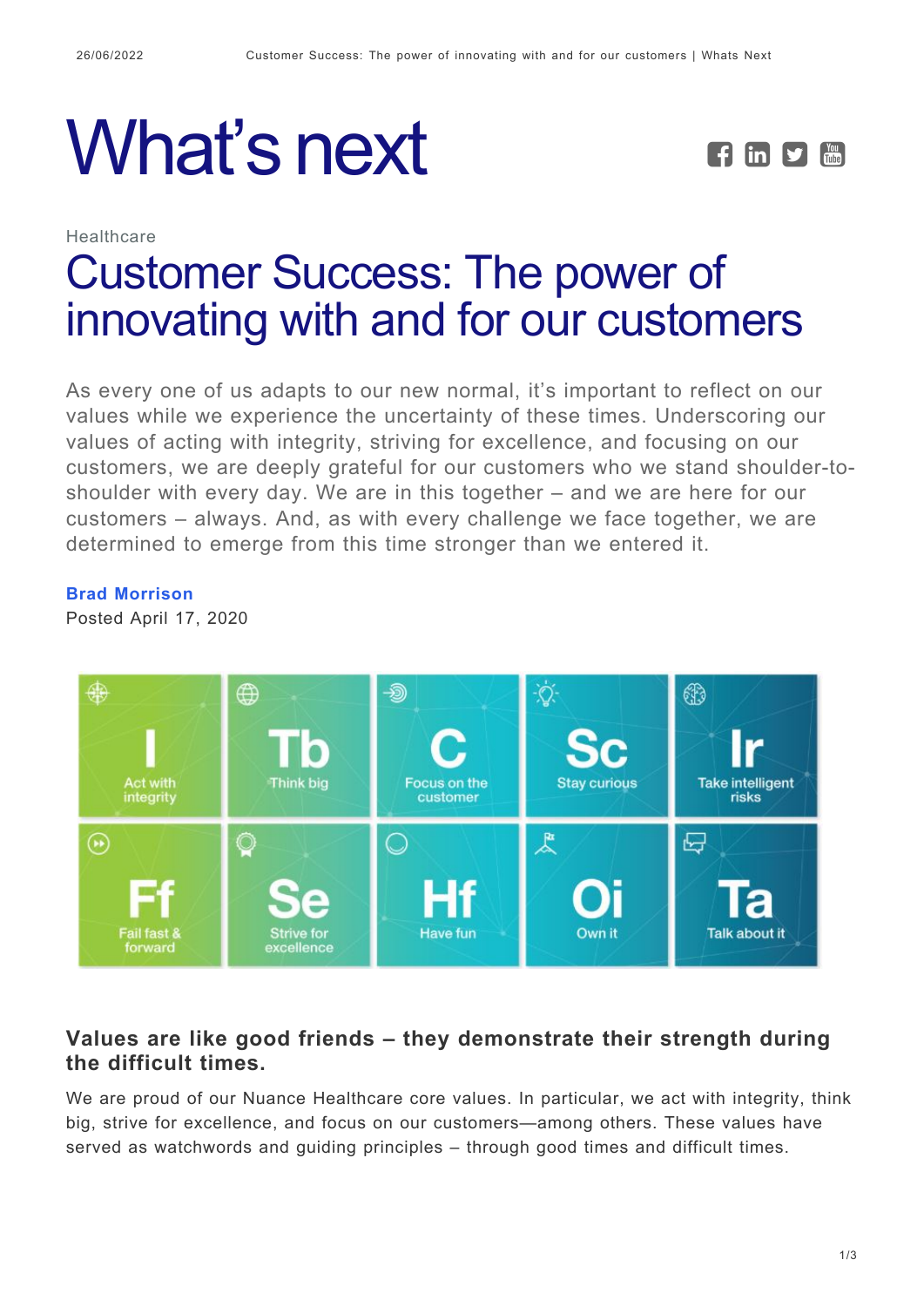Over the last few weeks, every one of us has seen our lives transformed in profound ways. We've made changes personally and professionally. For example, those of us accustomed to traveling and meeting with customers must adapt to working from home and meeting via Teams or Zoom. Parents are juggling work responsibilities with childcare – in many cases learning how to homeschool—and in some cases caring for elderly relatives on top of it all.

In spite of these drastic changes, we see more and more heartwarming stories of people making the best of a tough situation, helping their neighbors, and lifting each other up. Never has the value of striving for excellence been more evident.

Changes are happening at the organizational level too, while businesses around the world adapt quickly to uncertainty. We recognize that many our customers are on the frontlines of the pandemic right now—and they're helping to move the rest of us forward; we are so grateful.

As I reflect on that gratitude, I am also reminded of – and grateful for – the power of our technology to transform businesses and to push the boundaries of what's possible. We at Nuance have long been committed to transforming business by innovating with and for our customers. So, when difficult times hit, we face the challenges with our customers; we think big and keep innovating to find a resolve. In fact, in a single week, we launched multiple solutions and continue to add to the list of [COVID-19-specific offerings](https://www.nuance.com/healthcare/campaign/customer-offers.html) in response to our customers' requests.

We are fully engaged with and focused on our customers who we stand shoulder-to-shoulder with every day. We are in this together – and we are here for them – always. As with every challenge we face together, we are determined to emerge from this experience stronger than we entered it.

While we can't predict the future, we can continue to innovate together to prepare for it. And we can demonstrate our strength during difficult times – just like a friend – and our values.

To learn more about the ways Nuance is helping our healthcare customers during this time, [click](https://www.nuance.com/healthcare/campaign/customer-offers.html) [here.](https://www.nuance.com/healthcare/campaign/customer-offers.html)

Stay safe and be well.

*The Customer Success blog series with Brad Morrison, Senior Vice President of Nuance Healthcare Customer Success, is an honest take on the ways to build and maintain strong relationships with your customers*. *The Customer Success blog shares industry insights, lessons learned, and humble advice based on both customer fails and success.*